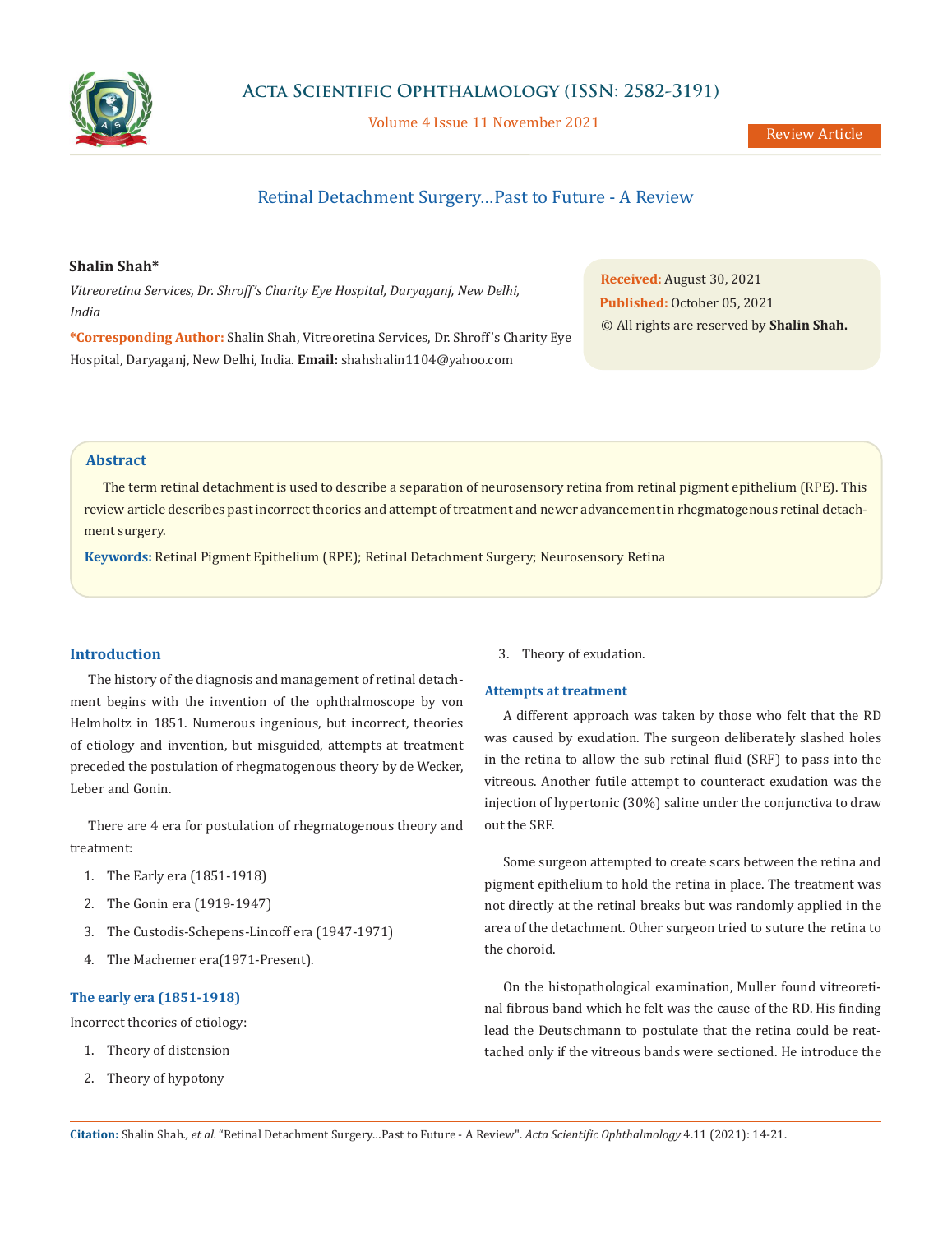fine knife into the vitreous and slashed backwards and forwards. They believed that hole would help the retina to settle.

Muller introduced the scleral resection operation in 1903 on the basis of the theory of distension.

# **The Gonin era (1919-1947) Rhegmatogenous theory**

Coccius was the first to find retinal breaks on clinical examination [1], but de Wecker first suggested that they were the cause of what was then called spontaneous retinal detachment. He felt that liquid vitreous forced holes in the retina. Leber found retinal breaks in 70% of recent retinal detachments and noted that there was nearly always a retinal break in the area where the retinal detachment started. His own clinical and histopathological findings led him to conclude that vitreous traction, caused by degeneration and collapse of the vitreous body, tore holes in the retina. Liquefied vitreous passed through these holes and under the retina, causing the detachment.

It is apparent that at this point Leber understood the etiology of retinal detachment. In 1908, however, influenced more by histopathological than by clinical findings, he abandoned his initial theory in favor of an incorrect one. He now postulated that retinitis stimulated the growth of preretinal membranes which later contracted tearing holes in the retina. He still recognized the importance of retinal breaks in the genesis of retinal detachment, but he now maintained that vitreous degeneration was secondary to RD and not its precipitating factor. It is apparent from drawings that his error stemmed from studying causes of RD with proliferative vitreoretinopathy (PVR).

### **Ignipuncture (Thermocautery) operation**

Jules Gonin, the father of retinal detachment surgery, revived Leber's first theory [2] stressing that contraction of the vitreous body tore holes in the retina. The tears occurred at sites of abnormal vitreoretinal adhesion caused by either previous chorioretinitis or by chorioretinal degeneration. Once Gonin realized that the breaks found in retinal detachment were the cause of the detachment, he knew that a permanent cure depended on sealing them. In 1919, he performed the first operation designed to close the breaks [3]. After careful localization of the break, he made a radial incision down to the choroid with a Graefe knife. The same knife was

then used to drain the SRF. Next, a red-hot cautery was inserted 2 to 3 mm into the wound and held in place for 2 to 3 second to ensure that the retina had been directly cauterized (Figure 1A and 1B). It was not until 1929 that the world became convinced that Gonin's operation would cure retinal detachment. Its complication included intraocular haemorrhage and vitreous loss with retina incarceration.



**Figure 1:** Gonin's operation. A: Drainage of SRF by Graefe knife. Small arrow indicates the retina; arrowhead, the pigment epithelium; open arrow, the choroid, and large arrow, the sclera. B: Coagulation of the choroid by thermocautery.

Gonin had achieved a miracle. Retinal detachment, which had previously been considered inoperable, now had a surgical success rate of 40% to 50%. Gonin's two principles have remained the basis for all successful retinal detachment:

- 1. All breaks must be found. He emphasized careful clinical examination.
- 2. All breaks must accurately localized so that they can be sealed by the treatment.

# **Early improvements in ignipuncture Guist's operation (Multiple trephination)**

Guist trephined out multiple plugs of sclera surrounding the retinal tear(s) and treated the bare choroid with a potassium hydroxide stick [4]. Once the SRF had been drained chorioretinal scars formed and walled off the retinal break (Figure 2A and 2B).

## **Larsson's operation (Surface diathermy)**

When electric current flows in a resistive conductor such as the tissues of the eye, the heat generated causes localized coagulation. Larsson used this principle to surround the retinal break with a firm chorioretinal scar [5]. He found that applications of diathermy (radio frequency electric current) to full-thickness sclera coagulat-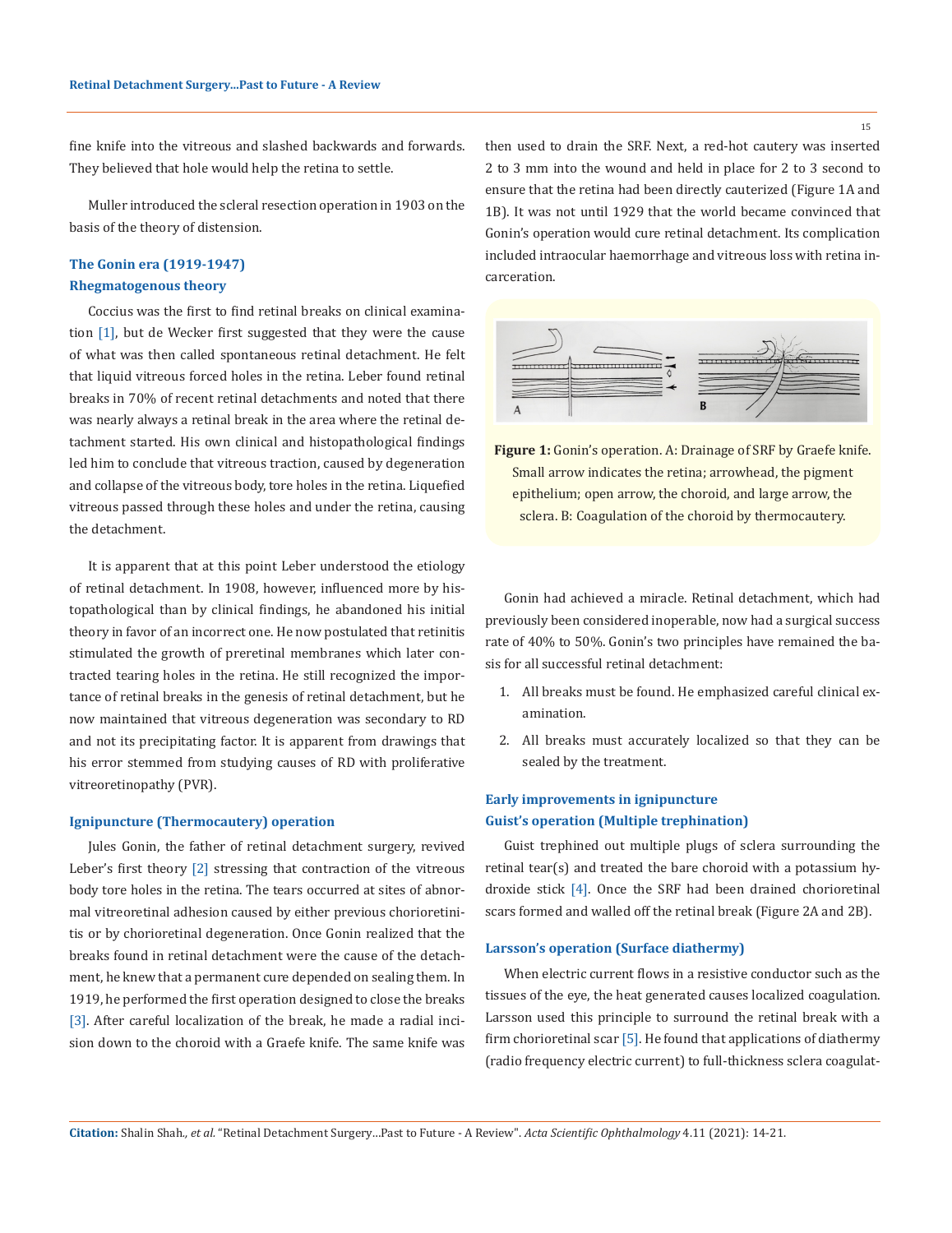

**Figure 2:** Guist's operation. A: Multiple plugs of sclera have been traphned out to allow cautery of the choroid by potassium hydroxide stick. B: Chorioretinal scars after drainage of SRF.

ed the choroid (Figure 3). Drainage of the SRF then brought the retina into contact with the treated choroid. If no tears could be found he scattered treatment in the area which he felt had detached first.



**Figure 3:** Larsson's operation. Application of full thickness diathermy surround the break.

### **Weve's operation (Penetrating diathermy)**

Weve improved upon Gonin's procedure by substituting penetrating diathermy for heat cautery [6]. A fine needle electrode introduced into the eye coagulated the choroid and the retina. Gonin's procedure allowed only a single application of cautery, whereas Weve's operation made multiple applications of treatment possible. His rate of success was therefore higher because his chances of scaling the break were better. Coagulation of the retina appeared as a white mark which could be observed with an ophthalmoscope and used as a guide in positioning the next penetration. Each time the needle was removed form the sclera, there was some drainage of SRF. The procedure was continued until the tear was completely surrounded by treatment. The major advantage of this procedure was that at the end of the procedure the retinal break was completely treated and no SRF was present. As in Gonin's operation, however, vitreous was occasionally lost and the punctures sometimes produced new retinal holes.

## **Safar's operation (Simultaneous multiple puncture)**

Safar mounted fine needles on small conducting plates [7]. He inserted the needles around the break piercing the sclera, choroid, and pigment epithelium. No needles were removed until diathermy had been applied to all of the plates (Figure 4). Therefore, there was neither premature drainage of SRF nor vitreous loss. When the needles were removed the SRF slowly oozed out. This operation was popularized in the United States by Walker and Pischel.



**Figure 4:** Safar's operation. Diathermy is applied to fine needles which perforate the sclera, choroid and pigment epithelium.

#### **Lindner's operation (Scleral resection)**

In 1931, Lindner revived Müller's scleral resection operation, i.e. removal of a full thickness strip of sclera [8,9]. The bare choroid was coagulated by potassium hydroxide (Figure 5). This operation had two theoretical benefits. First, it reduced the volume of the eye so that the retina could more easily fall into place and second multiple holes could be treated. However, the operation was dangerous and difficult. Deep lamellar resection, a safer and easier variation, had been abandoned by Lindner as ineffectual, but Shapland and Paufique revived it as an improvement in the early 1950s. They recognized that this procedure, in which a very thin layer of sclera was left over the choroid had the additional benefit of causing a broad area of inflammation which could treat unseen retinal tears.

16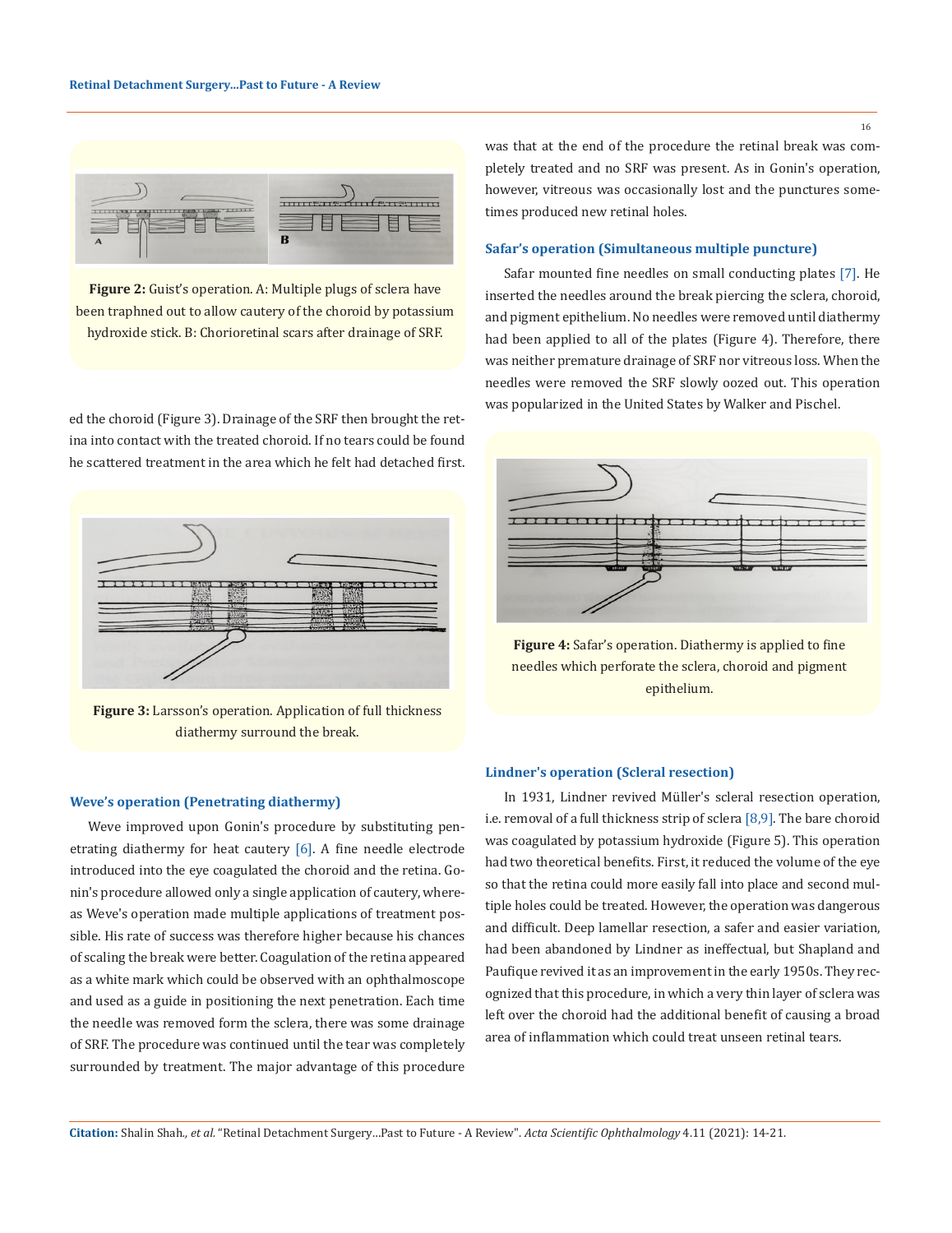

**Figure 5:** Linder's operation. A: The bar choroid is cauterized by potassium hydroxide after strip of full thickness sclera has been removed. B: The edge are sutured together. Shortening the sclera was the goal of the operation.

# **The Custodis-Schepens-Lincoff Era (1947-1971) Instruments for examination**

The current high rate of reattachment is due not only to improvements in surgical technique but also to improved methods of ocular examination. Two significant advances in fundus examination were made in the late 1940s. Charles Schepens electrically illuminated binocular indirect ophthalmoscope is, by far, the most valuable instrument currently available for evaluation of the detached retina [10]. Additional important information is obtained with the Goldmann three mirror lens, which permits stereoscopic slit lamp examination of almost the entire retina if the pupil can be widely dilated and the ocular media is clear. It is especially useful for finding small breaks and for evaluating the vitreous. More recently wide-angle contact lenses combined with scleral depression have been found to be useful in patients with small pupils.

## **Intravitreal air injection**

In 1938. Rosengren [11] increased the rate of reattachment by injecting air into the vitreous to tamponade the retinal break after diathermy treatment and drainage of SRF. Postoperatively, the patient had to be positioned so that the air rose against the hole (Figure 6). Using this technique, Rosengren was able to achieve successful reattachment in 76% of his cases [11].



17

**Figure 6:** Rosengren's operation. A: Application of full thickness diathermy to surround the break. B: After the drainage of the SRF, air is injected in the vitreous cavity. Air tamponades the break and pushes it towards the choroid.

### **Scleral buckling explants**

In the history of retinal detachment surgery, scleral indentation (buckling, introduced by Ernst Custodis in 1953, is second in importance only to the contributions of Jules Gonin. Custodis called his procedure plombenaufnähung, literally, the sewing on of a seal [12,13]. He first treated all breaks with surface diathermy and then closed them by sewing a polyviol explant (the plombe) onto the overlying sclera. The indenting explant reduced vitreous traction and closed the break, allowing a firm chorioretinal scar to form (Figure 7). Custodis emphasized that the explant must be large enough to close the entire retinal break, since a misplaced explant can keep the break open.



**Figure 7:** Custodis operation. A: Application of full thickness diathermy to surround the break. Explant and sutures are positioned. Note vitreous traction(arrow). B: The retinal break is closed by the indented sclera. The vitreous traction(arrow) is released.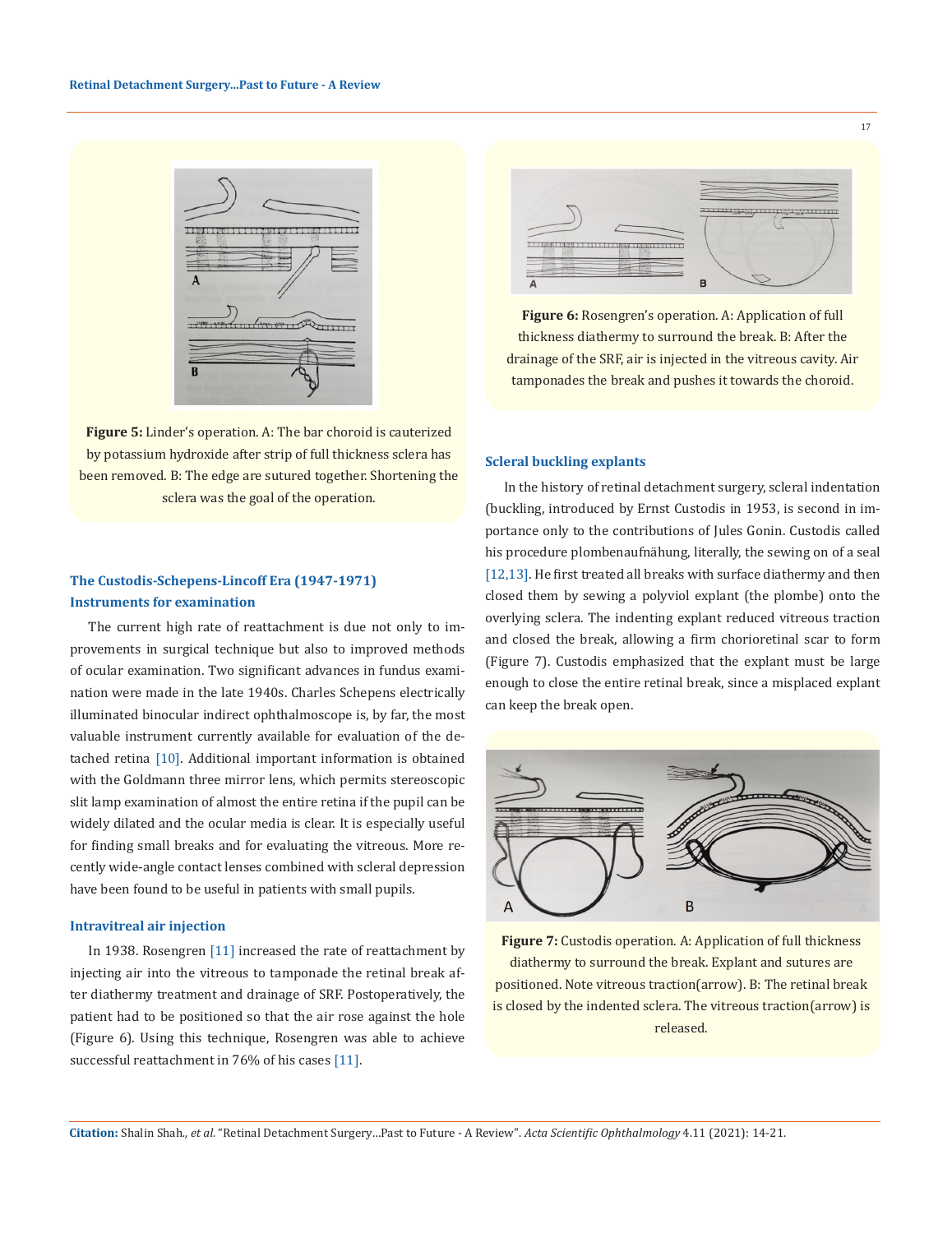In addition to permanently reducing vitreous traction, Custodis' explant technique made drainage of SRF unnecessary in many cases. He found that even if the break remained open at the end of the operation, a properly placed and correctly sized explant would result in successful reattachment of the retina He was able to cure 84% of his cases.

A major complication of Custodis' operation was that the surface diathermy caused scleral necrosis. If a reoperation became necessary, it was difficult to place sutures in the thinned sclera. Photocoagulation, invented by Meyer-Schwickerath, eliminated this complication. The explant was placed and either immediately or I to 2 days later, the breaks were treated with photocoagulation. Unfortunately, because xenon arc photocoagulation requires anesthesia, the patient was often subjected to 2 operative procedures. Moreover, successful treatment is dependent upon wide dilation of the pupil, which is sometimes impossible immediately after a SB procedure.

Lincoff made the next major advance in explant technique by adapting cryotherapy for retinal surgery [14]. This was a more benign treatment than its predecessors, as it did not cause scleral necrosis. Lincoff also introduced a soft silicone sponge material for use as an explant, and a spatula needle  $[15]$  for safe scleral suturing. His latest contribution is the temporary balloon buckling device [16].

#### **Scleral buckling implants**

One of the main problems in the use of diathermy was judging the effect on the choroid of applications made on full-thickness sclera. If the applications were not heavy enough the retinal seal was inadequate If the applications were too heavy, there was excessive scleral necrosis. Schepens, Black and Clark realized independently that Shapland's lamellar scleral resection could be used to thin the sclera so that the diathermy could be evenly and accurately applied to the choroid around the break. Then, when the scleral flaps were closed the sclera was nearly restored to its original strength. Schepens pioneered the use of implants (various materials buried in the bed of a lamellar scleral dissection) to reduce vitreous traction and to prevent posterior progression of the detachment. Originally, he buried polyethylene tubing over the posterior end of the most posterior break and drained the SRF. The implant was intended to act as postoperative "dyke", preventing posterior leakage of SRF from any open anterior break. He later used implants made of solid silicone to completely close all retinal breaks (Figure 8). Another of Schepens' important contributions was the introduction of the encircling procedure to permanently reduce vitreous traction.



**Figure 8:** Schepens' operation. A: Diathermy is applied in the bed of the lamellar scleral dissection. Implant is positioned. B: Sutured scleral flaps enclose the implant. Vitreous traction is reduced.

# **The Machemer era (1971-Present) Pars plana vitrectomy**

The first rational attempts at vitreous surgery were made by Cibis. He realized that in eyes with PVR, preretinal and vitreous membranes prevent settling of the retina. He slowly injected liquid silicone under these membranes to strip them from the retinal surface. Although many of these eyes had complications from the silicone or subsequent redetachment of the Retina, some otherwise hopelessly lost eyes were saved.

Kasner performed the first planned open-sky vitrectomy in 1966. Shortly thereafter, Robert Machemer made a great advance in retinal surgery with the invention of the vitreous infusion suction cutter (VISC) and the development of pars plana vitrectomy. Modern pars plana vitrectomy techniques have dramatically increased the surgical success rate for retinal detachment caused by giant tear, macular holes, proliferative retinopathy, and penetrating injuries and for those complicated by PVR.

## **Pneumatic retinopexy (PR)**

Fineberg and Norton were the first to use sulfur hexafluoride gas (SF $_{6}$ ) as an adjunct to scleral buckles to help close the breaks.

18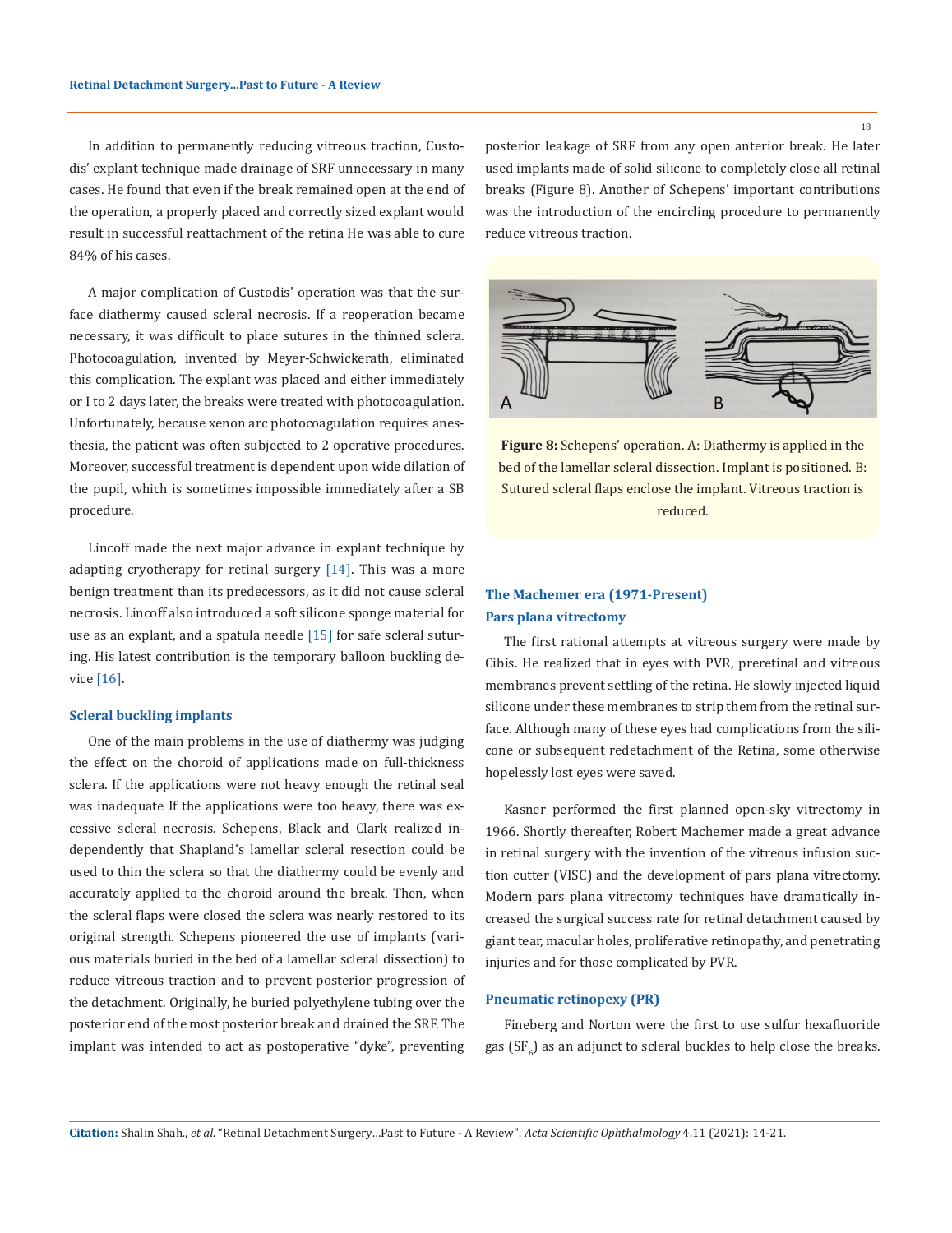This relatively insoluble gas has a major advantages over air. If undiluted, it expands within the eye, so that a small injection volume results in a large bubble. Further, it is absorbed slowly, remaining for two weeks.

Kreissing and Lincoff were the first to report the use of  $SF_{6'}$ without drainage, curing detachments with large retinal breaks. In the mid-1980s Dominguez and Hilton independently described the use of gas to treat and cure a much large number of retinal detachment.

The procedure, called pneumocausis by Dominguez and PR by Hilton, is quite simple. The break is treated with cryotherapy and then tamponaded with gas injected into the vitreous cavity Postoperatively, the patient is positioned so that the gas bubble rise against the retinal break. The SRF is absorbed and a chorioretinal adhesion forms around the break.

### **Silicone oil**

After Cibis, the use of silicone oil fell into disfavor for years, but its use was revived by Scott and others. Although many more complicated retinal detachment can now be repaired with advanced Vitrectomy techniques and indefinite internal tamponade with silicone oil, the visual results are not always good and such surgery in patients with a good fellow eye has been questioned.

### **Perfluorocarbon liquids**

Even with all the refinements in vitrectomy techniques and the availability of gases and silicone oil, the repair of giant tears, especially those with rolled-over retina, was very difficult until the relatively recent introduction of the heavier-than-water perfluorocarbon liquids (PFCL). Now, retinal detachment caused by giant tears can be easily reattached in most cases. In addition, these liquids have been found to be useful in the management of other complicated retinal detachment such as those associated with trauma or PVR.

#### **Primary vitrectomy**

Pars plana Vitrectomy without SB was introduced in Europe by Kloti and in the United States by Escoffrey. Currently, the procedure consists of a pars plana vitrectomy with careful excision of the vitreous base. Subretinal fluid is removed during an air-liquid exchange through a posterior drainage retinotomy or through the original retinal break. The breaks are treated with laser photocoagulation. In addition, some surgeons place several rows or laser posterior to the entire circumference of the vitreous base.

### **Temporary balloon device**

Lincoff and Kreissig have long been champions of non-drainage SB procedures. Their development of a balloon catheter advances this technique another degree. It is an inflatable device that is placed under Tenon's capsule and under the retinal break so that it temporarily buckles it, promoting absorption of the SRF, Further, since the balloon is removed after a week or so and since no foreign material is sutured to the eye, many complications of permanent SB are avoided.

# **New device and technology in vitreoretinal surgery Vitrectomy system**

- Eva (DORC, international) Cut rate up to 16,000 cpm.
- VersaVIT 2.0 vitrectomy machine (Synergetics, Baush and Lomb, New Jersey, US).
- Cosntellation CR4 Software upgrade (Alcon, Novartis,Fort Worth, Texas)- cut rate upto 10,000.
- Stellaris PC Vision (Baush and Lomb, New Jersey, US).

### **Handheld tool**

- 23-Gauge fragmentation needle.
- Retractable diamond dusted membrane scraper.
- DualBore SideFlo cannula.
- Steerable laser probe.
- ILM Forceps with Eckardt tip.
- Finesse flex loop (Figure 9).
- Hypersonic vitrector.

### **Lenses**

- **Single-use sterile lenses:** Sensor medical technology have introduced sterile disposable vitrectomy lenses for use in the office and the operating theatre. The lenses include a plano lens, a magnifier lens, a biconcave lens, a 20˚ prism lens, a 30˚ prism lens, a suture ring, and a suture ring with tabs.
- **• Super view disposable HTC:** The Hassan-Tornambe Disposable Contact Lens (HTC) is a single-use planoconcave contact lens with a 36˚ field of view. It incorporates an absorbent symmetrical foam ring with four supporting legs for increased stability during surgery.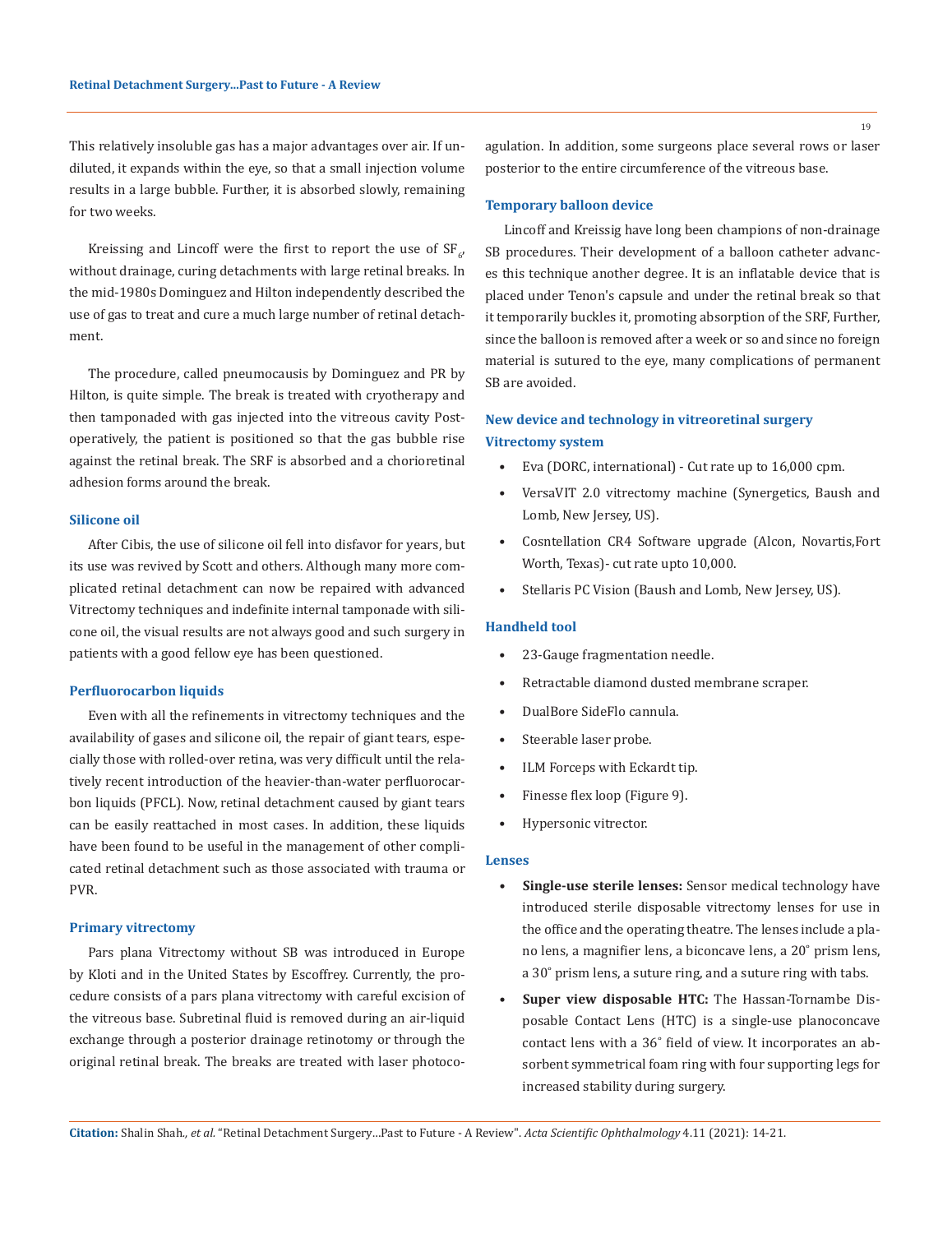

**Figure 9:** Finesse flex loop.

## **3D visualisation of vitreoretina surgery**

A new concept that has garnered a great deal of attention during the past few years is 3D visualisation for vitreoretinal surgery. This is slated to provide a remarkable combination of both increased magnification and increased depth of field as compared to viewing through the optics of a microscope.

The image displayed on a 3D goggles can provide guidance to surgery through digital indicators, may overlay perioperative pictures and investigations onto the real time field and enhance the contrast and light for better visibility of epiretinal membranes etc.



Figure 10: 3D vitrectomy surgery.

# **Retinal robotics**

Preceyes (MIOS, Lausanne, Switzerland) is the ophthalmic robotics company which was the first to perform *in vivo* tests. Four different robotic concepts are there in eye surgery. These include, the handheld tool, instrument co-manipulation, instrument telemanipulation and magnetic control. Each varies in the degree to

which the robot can filter tremors, scale motion and allow automation. With telemanipulation, the intended goal is to use robotics to enhance existing procedures currently performed, and to allow surgeons to execute manoeuvres not possible with currently available technology.

### **The Future:…Glimpse**

- In near future the first change will likely be a move from pneumatic guillotine cutters to electrically controlled cutters, allowing cut rates of 50,000 cpm and above.
- Liquefaction of vitreous will be accomplished through ultrasonic disruption or by using a femtosecond or attosecond laser to disrupt vitreous strands and allow safe and efficient vitreous removal.
- In near future we will be having two- and even one-port systems for many procedures as the functions of instruments will be combined.
- In the future switching mode during surgery will be with the help of voice command and thought-based electroencephalography commands.
- Visualization in the future may be improved with novel endoscopes and nanofiber illumination solutions.
- Intraoperative imaging will also be available as OCT technology continues to improve, and it will allow us to visualize and manipulate registered volumetric renderings in real time to more safely and effectively perform surgery (Figure 11).



**Figure 11:** Real-time 3-D swept-source microscope-integrated OCT image of a nitinol loop bruising the surface of the retina during surgery.